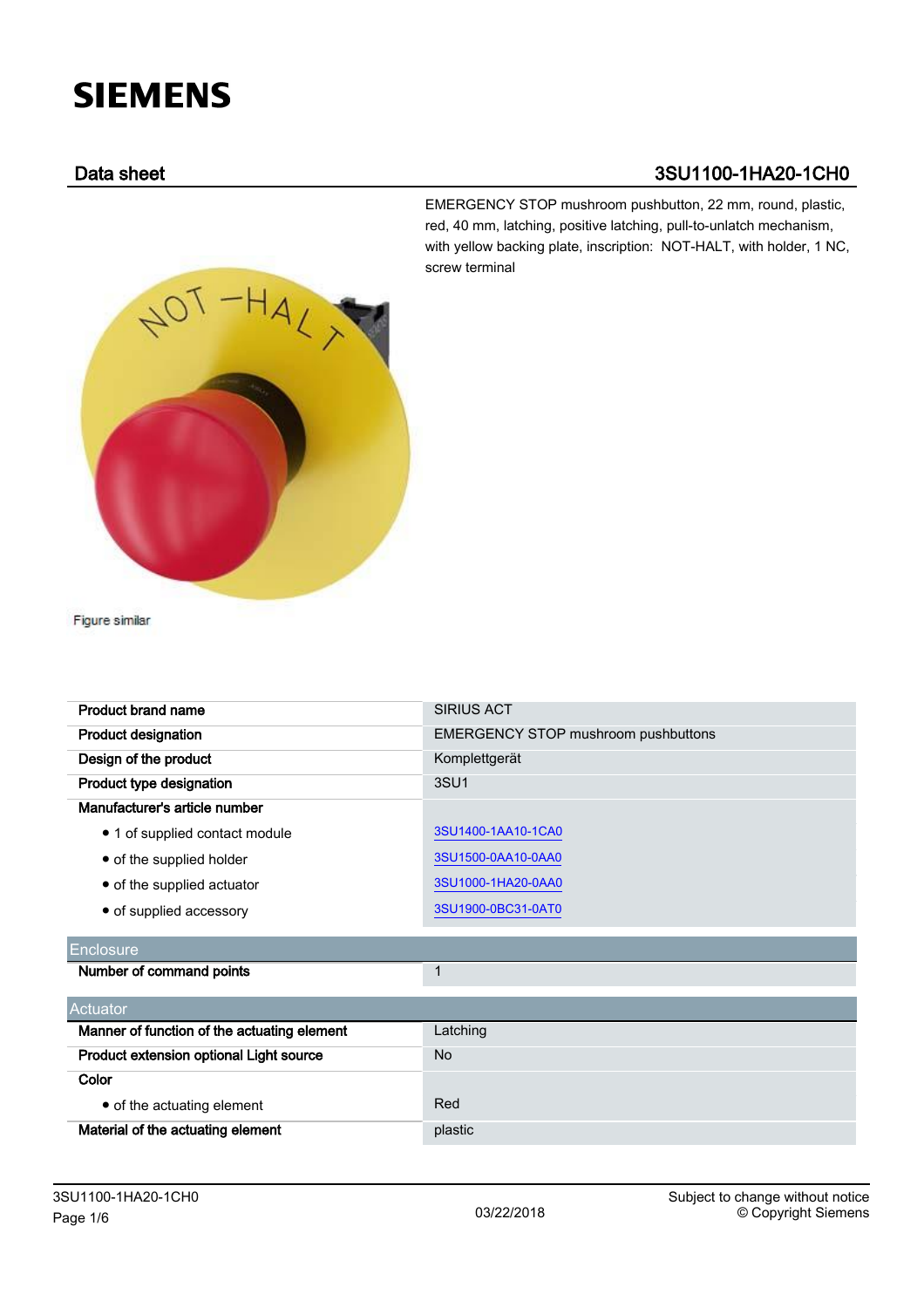| Shape of the actuating element                   | round                                                |
|--------------------------------------------------|------------------------------------------------------|
| Outer diameter of the actuating element          | 40 mm                                                |
| Number of contact modules                        | $\mathbf{1}$                                         |
| Type of unlocking device                         | pull-to-unlatch mechanism                            |
| Front ring                                       |                                                      |
| Product component front ring                     | <b>No</b>                                            |
| Holder                                           |                                                      |
| Material of the holder                           | Plastic                                              |
|                                                  |                                                      |
| <b>Display</b>                                   |                                                      |
| Number of LED modules                            | 0                                                    |
| General technical data                           |                                                      |
| <b>Product function</b>                          |                                                      |
| • positive opening                               | Yes                                                  |
| • EMERGENCY OFF function                         | Yes                                                  |
| • EMERGENCY STOP function                        | Yes                                                  |
| <b>Product component</b>                         |                                                      |
| • Light source                                   | N <sub>o</sub>                                       |
| Insulation voltage                               |                                                      |
| • rated value                                    | 500 V                                                |
| Degree of pollution                              | 3                                                    |
| Surge voltage resistance rated value             | 6 <sub>kV</sub>                                      |
| <b>Protection class IP</b>                       | IP66, IP67, IP69(IP69K)                              |
| • of the terminal                                | <b>IP20</b>                                          |
| Degree of protection NEMA rating                 | NEMA 1, 2, 3, 3R, 4, 4X, 12, 13                      |
| <b>Shock resistance</b>                          |                                                      |
| • acc. to IEC 60068-2-27                         | Sinusoidal half-wave 50 g / 11 ms                    |
| • for railway applications acc. to DIN EN 61373  | Category 1, Class B                                  |
| <b>Vibration resistance</b>                      |                                                      |
| • acc. to IEC 60068-2-6                          | 10  500 Hz: 5g                                       |
| • for railway applications acc. to DIN EN 61373  | Category 1, Class B                                  |
| Operating frequency maximum                      | 600 1/h                                              |
| Mechanical service life (switching cycles)       |                                                      |
| • typical                                        | 300 000                                              |
| Electrical endurance (switching cycles)          |                                                      |
| • typical                                        | 300 000                                              |
| <b>Thermal current</b>                           | 10 A                                                 |
| Continuous current of the C characteristic MCB   | 10 A; for a short-circuit current smaller than 400 A |
| Continuous current of the quick DIAZED fuse link | 10 A                                                 |
| Continuous current of the DIAZED fuse link gG    | 10 A                                                 |
| <b>Operating voltage</b>                         |                                                      |
| • rated value                                    | 5500V                                                |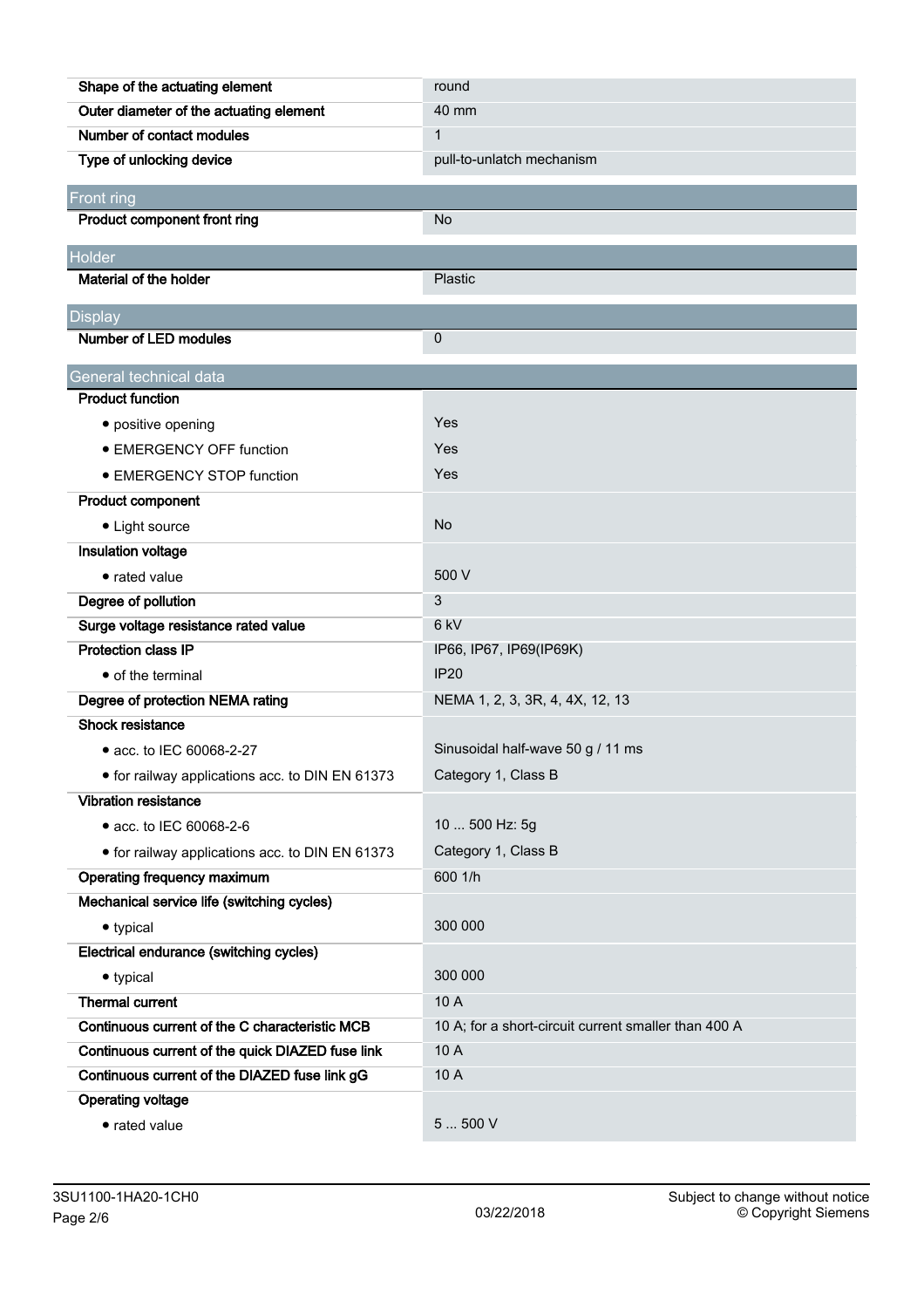| <b>Power Electronics</b>                                 |                                                                     |
|----------------------------------------------------------|---------------------------------------------------------------------|
| <b>Contact reliability</b>                               | One maloperation per 100 million (17 V, 5 mA), one maloperation     |
|                                                          | per 10 million (5 V, 1 mA)                                          |
| <b>Auxiliary circuit</b>                                 |                                                                     |
| Design of the contact of auxiliary contacts              | Silver alloy                                                        |
| Number of NC contacts                                    |                                                                     |
| • for auxiliary contacts                                 | $\mathbf 1$                                                         |
| Number of NO contacts                                    |                                                                     |
| • for auxiliary contacts                                 | 0                                                                   |
| Number of CO contacts                                    |                                                                     |
| • for auxiliary contacts                                 | $\mathbf 0$                                                         |
| <b>Connections/Terminals</b>                             |                                                                     |
| Type of electrical connection                            |                                                                     |
| • of modules and accessories                             | Screw-type terminal                                                 |
| Type of connectable conductor cross-sections             |                                                                     |
| • solid with core end processing                         | $2x (0.5  0.75 mm^2)$                                               |
| • solid without core end processing                      | 2x(1.0 1.5 mm <sup>2</sup> )                                        |
| • finely stranded with core end processing               | 2x (0.5  1.5 mm <sup>2</sup> )                                      |
| • finely stranded without core end processing            | 2x (1,0  1,5 mm <sup>2</sup> )                                      |
| • at AWG conductors                                      | 2x(1814)                                                            |
| Tightening torque of the screws in the bracket           | 1 1.2 N·m                                                           |
| <b>Tightening torque</b>                                 |                                                                     |
| • for auxiliary contacts with screw-type terminals       | 0.80.9 N·m                                                          |
| Safety related data                                      |                                                                     |
| B10 value                                                |                                                                     |
| • with high demand rate acc. to SN 31920                 | 100 000                                                             |
| Proportion of dangerous failures                         |                                                                     |
| • with low demand rate acc. to SN 31920                  | 20%                                                                 |
| • with high demand rate acc. to SN 31920                 | 20 %                                                                |
| Failure rate [FIT]                                       |                                                                     |
| • with low demand rate acc. to SN 31920                  | <b>100 FIT</b>                                                      |
| T1 value for proof test interval or service life acc. to | 20y                                                                 |
| <b>IEC 61508</b>                                         |                                                                     |
| <b>Ambient conditions</b>                                |                                                                     |
| <b>Ambient temperature</b>                               |                                                                     |
| · during operation                                       | $-25+70$ °C                                                         |
| · during storage                                         | $-40$ +80 °C                                                        |
| Environmental category during operation acc. to IEC      | 3M6, 3S2, 3B2, 3C3, 3K6 (with relative air humidity of 10  95 %,    |
| 60721                                                    | no condensation in operation permitted for all devices behind front |
|                                                          | panel)                                                              |

Installation/ mounting/ dimensions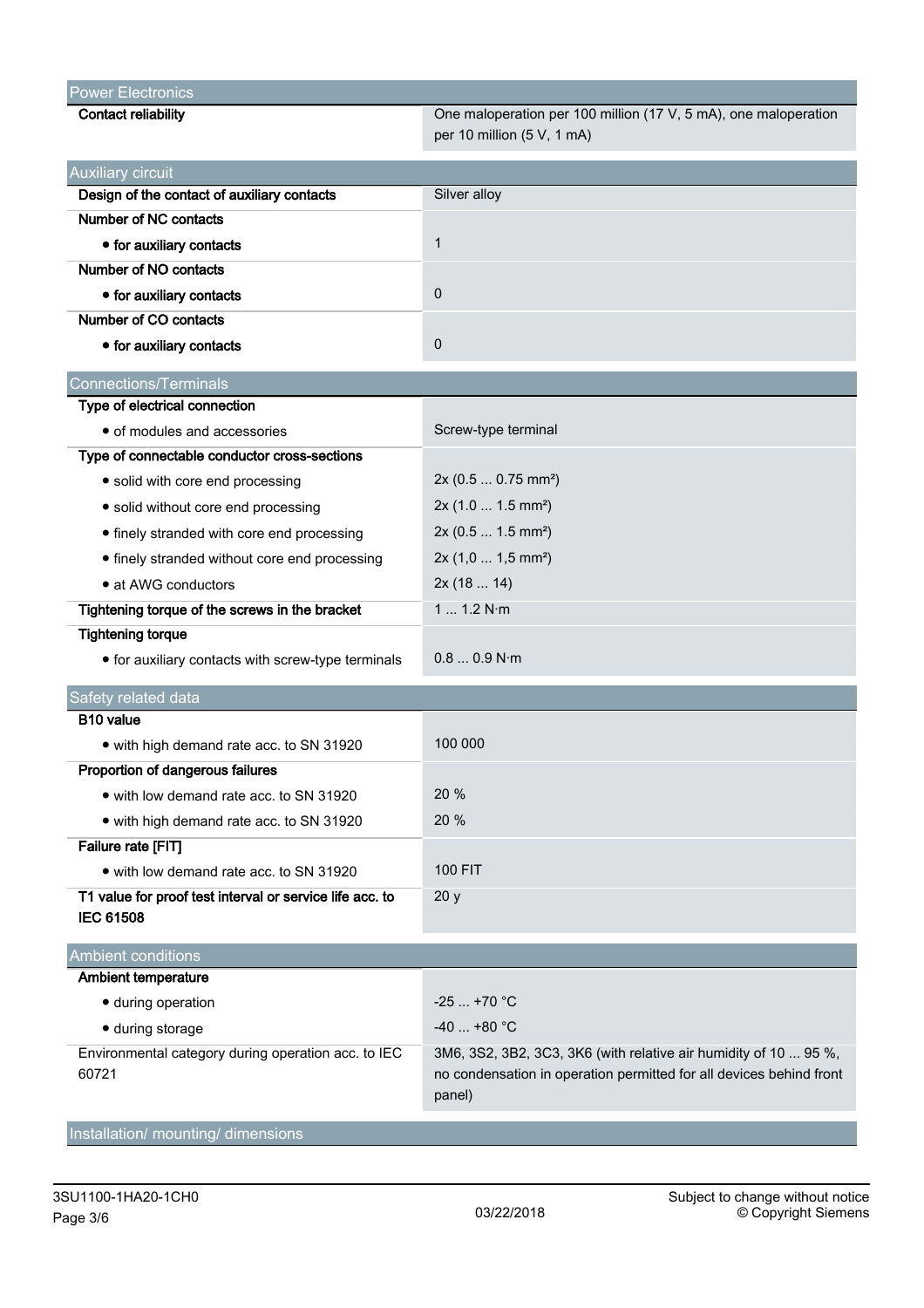| <b>Mounting type</b>                        | front mounting       |
|---------------------------------------------|----------------------|
| • of modules and accessories                | Front plate mounting |
| Height                                      | 40 mm                |
| Width                                       | $30 \text{ mm}$      |
| Shape of the installation opening           | round                |
| Mounting diameter                           | $22.3$ mm            |
| Positive tolerance of installation diameter | $0.4$ mm             |
| <b>Mounting height</b>                      | 46.4 mm              |
| Installation width                          | 75 mm                |
| Installation depth                          | 48.6 mm              |
|                                             |                      |

| <b>Accessories</b>       |                |  |
|--------------------------|----------------|--|
| Number of backing plates |                |  |
| Marking of backing plate | EMERGENCY-STOP |  |
| Color of backing plate   | Yellow         |  |

#### Certificates/approvals



```
Marine / Shipping
Test
Certificates
  Special Test
   Certificate
                                             ovd's
                                             LRS
                        ABS
```


#### Further information

Information- and Downloadcenter (Catalogs, Brochures,…) <http://www.siemens.com/industrial-controls/catalogs>

Industry Mall (Online ordering system)

<https://mall.industry.siemens.com/mall/en/en/Catalog/product?mlfb=3SU1100-1HA20-1CH0>

#### Cax online generator

<http://support.automation.siemens.com/WW/CAXorder/default.aspx?lang=en&mlfb=3SU1100-1HA20-1CH0>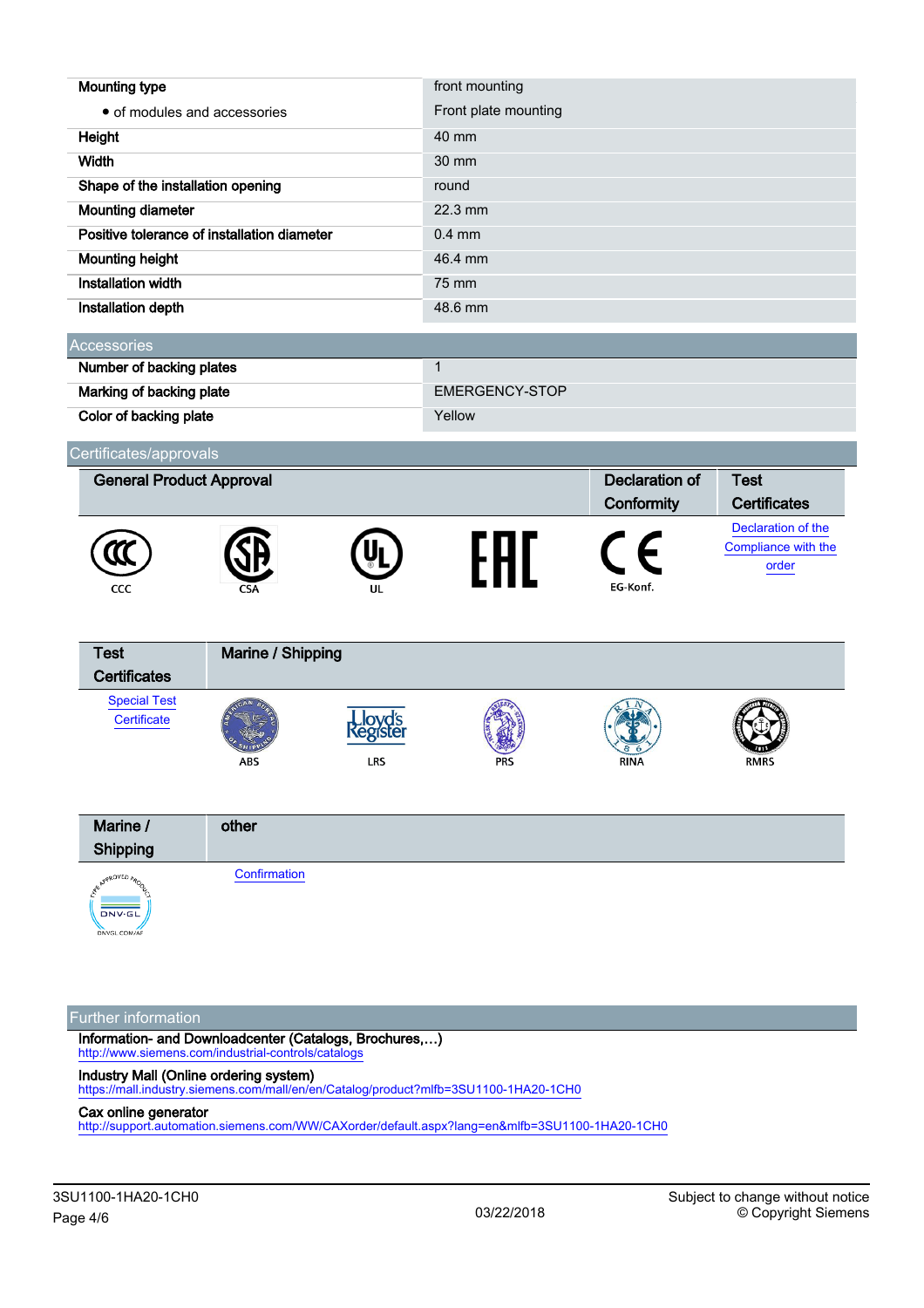#### Service&Support (Manuals, Certificates, Characteristics, FAQs,...) <https://support.industry.siemens.com/cs/ww/en/ps/3SU1100-1HA20-1CH0>

Image database (product images, 2D dimension drawings, 3D models, device circuit diagrams, EPLAN macros, ...) [http://www.automation.siemens.com/bilddb/cax\\_de.aspx?mlfb=3SU1100-1HA20-1CH0&lang=en](http://www.automation.siemens.com/bilddb/cax_de.aspx?mlfb=3SU1100-1HA20-1CH0&lang=en)